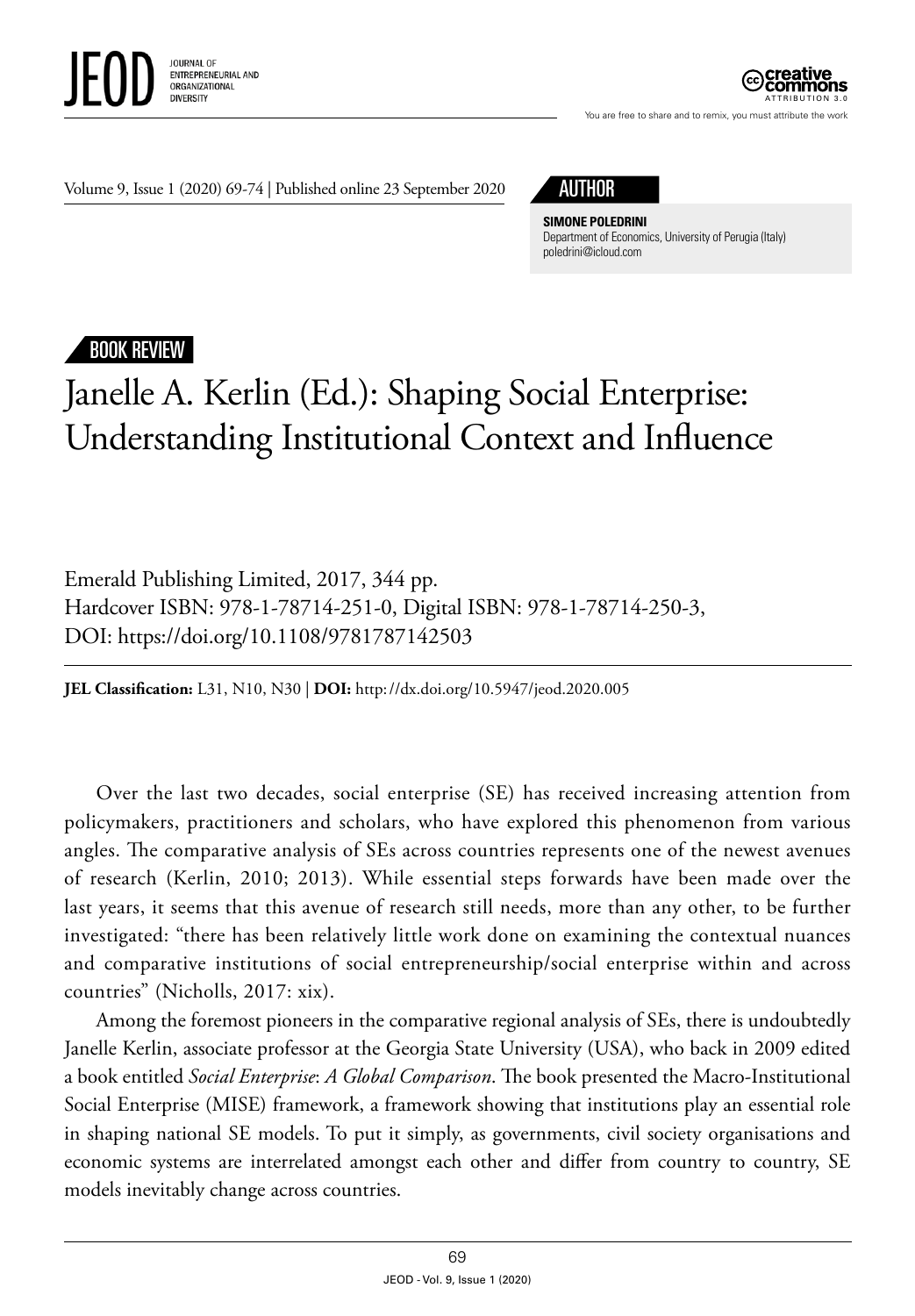The MISE framework has received an outstanding acknowledgment from the scholars of the field because it enables researchers and policymakers to address SE issues from different perspectives, such as government, economy and civil society. Yet, the framework has also received some negative reviews. Indeed, Kerlin's book lacked empirical framework testing to understand the different institutions that can influence SEs. According to Wolcott (2011:198), the book "is actually just a piecing together of nominally-related ventures".

This observation and others have been addressed in the new book edited by Kerlin *Shaping Social Enterprise: Understanding Institutional Context and Influence*, which is presented here. This book, published in 2017, shows the first empirical research that tests the MISE framework and provides an inspiring analysis of the interplay between institutions, formal and informal<sup>1</sup>, and the different models of SE. The book shows how institutions have shaped SEs in their main aspects, such as their organisational structure, governance, activities, financial resources and strategies. Before this book, it was not clear enough that SEs change from country to country in terms of their main features and how this happens.

Thanks to the findings emerging from both a quantitative and qualitative research, Kerlin updates the version of her MISE framework and includes some novelties, such as a better understanding of how culture affects SEs and a differentiated analysis at macro-level (government and civil society organisations at country level), meso-level (regional institutions, such as federations, networks, and capacity-building intermediaries, supporting and connecting micro-level organisations with macrolevel institutions) and micro-level (local-level governments and every single SE). Furthermore, the new book presents South Korea and China, which were not analysed in the previous edition.

These two books can be valuable resources for policymakers, social entrepreneurs and scholars since they show which factors, from county to country, can affect SE models. Such an understanding can help in targeting interventions in favour of SEs. For example, this approach can be particularly useful to transfer SE best practices across countries to develop further and support emerging SEs and their support organisations such as incubators and accelerators. Indeed, policymakers and other stakeholders involved in SE in their national contexts can adapt their interventions following other countries' best practices presented in the book. Moreover, the book can "facilitate the entrance of new social enterprise organisations because mechanisms that are known to support their development can be drawn upon and constraining factors addressed or avoided" (Kerlin, 2017: 302). Scholars are invited to frame their research on SEs at a national or non-national level under the relevance of formal and informal institutions at macro-, meso- and micro-level.

<sup>1</sup> Formal institutions are presented as a range of national, regional, and local government entities, while informal institutions as aspects related to the culture, values, norms and beliefs of each society. About this last point, Kerlin, on page 5 quotes Scott (2005 in Hechavarría, 2016: 1026) pointing out that "informal institutions are enduring systems of shared meanings and collective understandings that, while not codified into documented rules and standards, reflect a socially constructed reality that shapes cohesion and coordination among individuals in a society".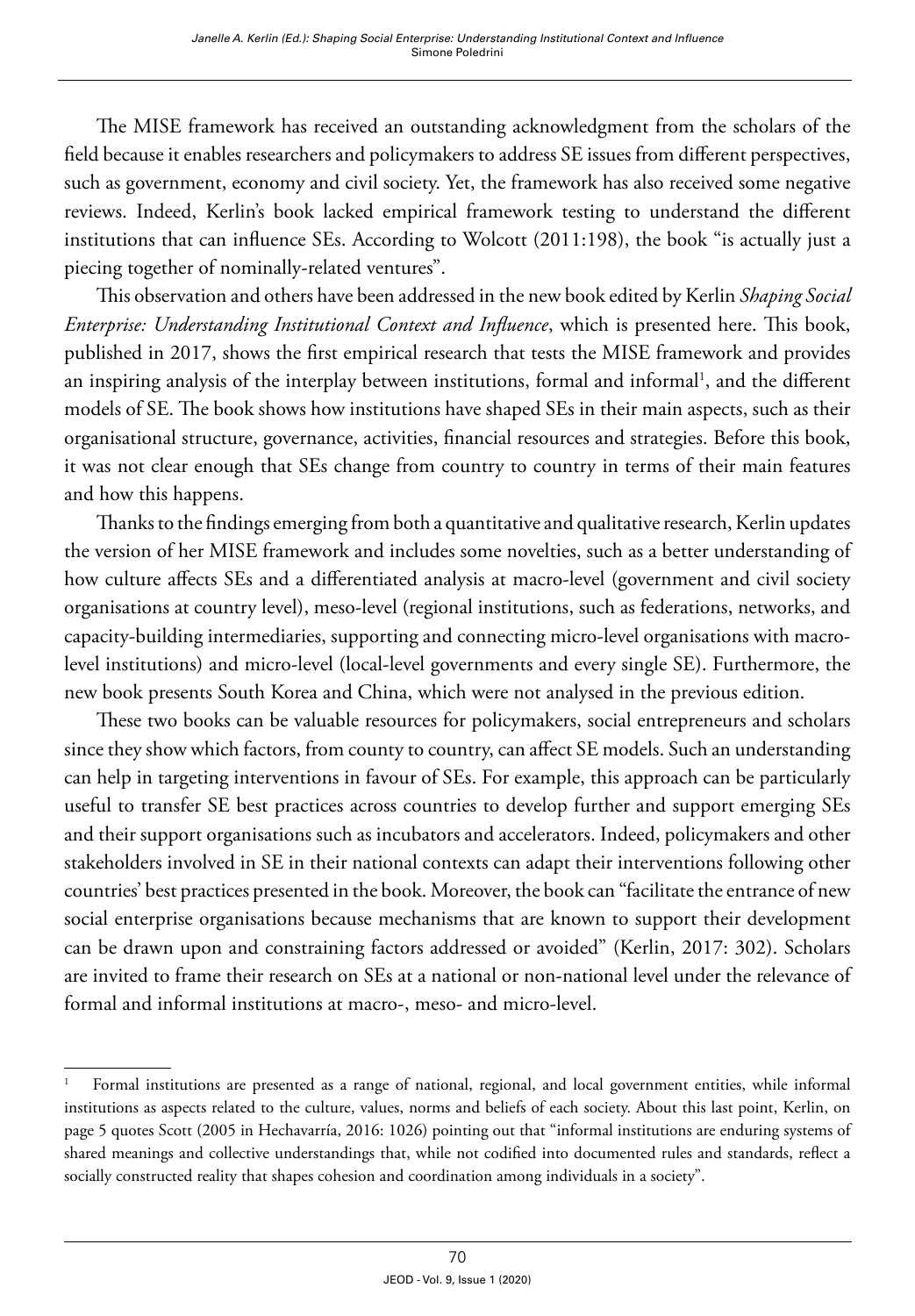The volume has the following structure. It starts with a preface by A. Nichols, where he presents a summary of the existing literature on the contextual nuance and the comparative institutions on SEs within and across countries.

In Chapter 1, *The Macro-Institutional Social Enterprise Framework: Introduction and Theoretical Underpinnings*, Kerlin, the editor, introduces the reader to the topic of the book, by presenting a literature review on the influence played by institutions on the development of SEs across countries and regions. The chapter also discusses the original MISE framework and its critiques.

In Chapter 2, *An Updated Quantitative Assessment of the Macro- Institutional Social Enterprise Framework*, Monroe-White and Coskun take on the challenge of quantitatively testing the framework and its results for SEs through multilevel regression analysis. In particular, the chapter develops the previous study by including a variety of additional cultural variables. This change enables a better test of informal institutional effects on SE variation across countries. The authors also update the testing of formal institutional influences by including civil society with the help of newly available data.

In Chapter 3, *Government Directed Social Enterprise Development: Towards a New Asian Social Enterprise Country Model*, Jeong concentrates on in-depth research of the development of SEs in South Korea. In particular, the author examines South Korean SEs from a historical institutional perspective. From such an approach, he illustrates the proactive role of the South Korean government in developing such organisations.

In Chapter 4, *The Diffusion of Social Enterprise Innovation: Exported and Imported International Influence*, Cui and Kerlin examine the development of SEs in China from the perspective of imported and exported diffusion of innovation to China in the context of an authoritarian government regime and a regulated civil society. After providing a literature review on the main features of SEs and the civil society sector in China, the chapter presents an empirical analysis based on the MISE framework. It concludes with an explanation of the implication of the given model for SEs in China.

In Chapter 5, *Fostering Social Enterprise in a Post- Transitional Context: Caught between Social Enterprise Country Models*, Lambru and Petrescu explore the post-transition context for social enterprise development in Romania focussing on the current civil society context and the supporting role and influence played by the European Union. In particular, the authors conducted multiple research data triangulation on financial data related to social economy entities in Romania. Data shows that, in Romania, the institutionalization process of SE was affected by several driving features. Among them, there were the welfare state, the low regional social spending, the degree of public market openness toward the civil society sector and the development of economic and social players in a broader sense.

In Chapter 6, *Understanding Social Enterprise Country Models Across Time and Sub-Country Regions*, Fisac-Garcia and Moreno-Romero apply the MISE framework to two distinct periods in Spain's history. The authors show how the application of the framework in both historical and present contexts can reveal a more dynamic picture of SE evolving concept at a country level. The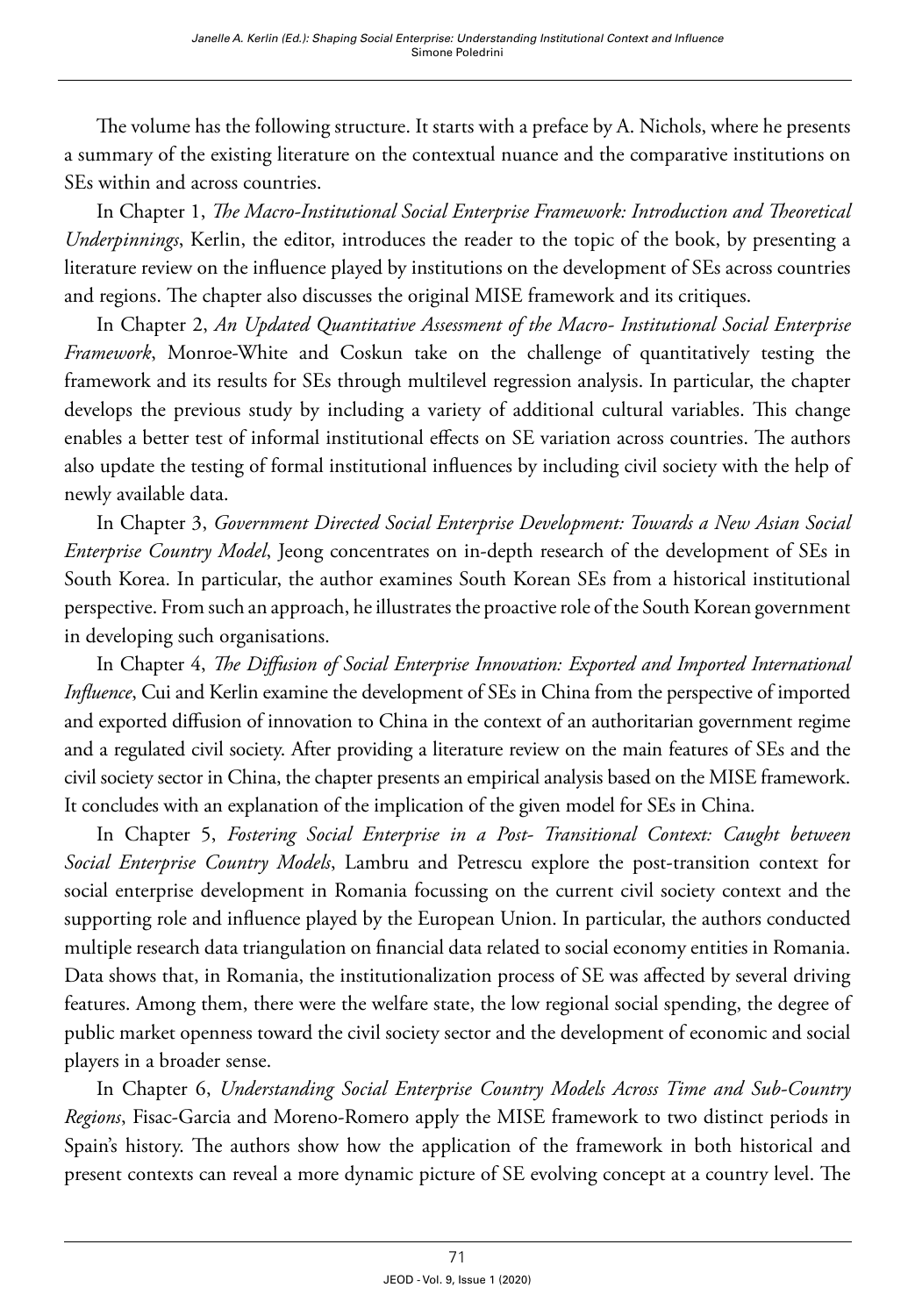chapter is structured in three main sections. In the first one, the authors present an overview of the general aspects of Spanish SEs, while in the next one, Kerlin's institutional framework is applied. The last section discusses the model and presents the main conclusions of the research.

In Chapter 7, *The Influence of Institutional Holdovers from the Past on the Social Enterprise Country Model*, Gatica, through a historical application of the MISE framework, considers the influence of prior socioeconomic contexts and SE country models on the present SE model in Chile. In particular, the chapter aims to test Kerlin's framework to understand the reasons for the increasing number of SEs in the country and to frame the topic from an international perspective. The research was based on qualitative and quantitative methodology and was conducted through the analysis of three expert group discussions and 20 in-depth interviews.

In Chapter 8, *Tracing Social Enterprise across Different (Social) Spheres: The Dynamic Interplay among Institutions, Values, and Individual Engagement*, Gawell argues that there are both ambiguity and paradoxes behind the aggregated data and intertextual consensus related to the SE country models generated by the MISE framework. The chapter presents several studies on SE and social entrepreneurship based on Sweden's civil society sector. It analyses Swedish SEs with the suggested framework and concludes that values play one of the most significant roles in affecting SEs in the country. These values can also be found within corporations that provide welfare services on the market on behalf of the government.

In Chapter 9, *Innate Resource Legacies and Social Enterprise Development: The Impact of Human Agency and Socio-Spatial Context in a Rural Setting*, Chilufya and Kerlin examine how rural social enterprises in Zambia utilize spatial resource legacies, such as natural, historical and cultural resources. To do so, the chapter answers the following interrelated questions: how do rural SEs emerge in a developing country? How do SEs interact with their local and social environment? What are the primary outcomes of agricultural SEs activities?

Chapter 10, *Understanding Future Social Enterprise Country Model Development through Individual-Level Policy Discourse Analysis*, by Mason and Barraket, aims to provide an empirical baseline from which to draw a comparative assessment of the main historical factors alongside country-specific discourses that influence SEs. The results show that a combination of historical antecedents with explained institutionalism is necessary to understand the SE path at the national level. Moreover, the authors underline the influence of both macro-level institutions and microlevel discourses in SE development.

Kerlin presents the conclusions in chapter 11, *Conclusion: Revising the Macro-Institutional Social Enterprise Framework,* which offers a revision of the MISE framework based on the critiques as well as on the models that have been added to the original five: culture, political context, economic situation, civil society, and international influences. The revised MISE framework is applied only to the following six countries: Chile, Zambia, Sweden, Spain, China, and Australia. A unique characteristic is that it includes more attention to culture and the micro- and meso-level forces as well as a presentation of optional framework components.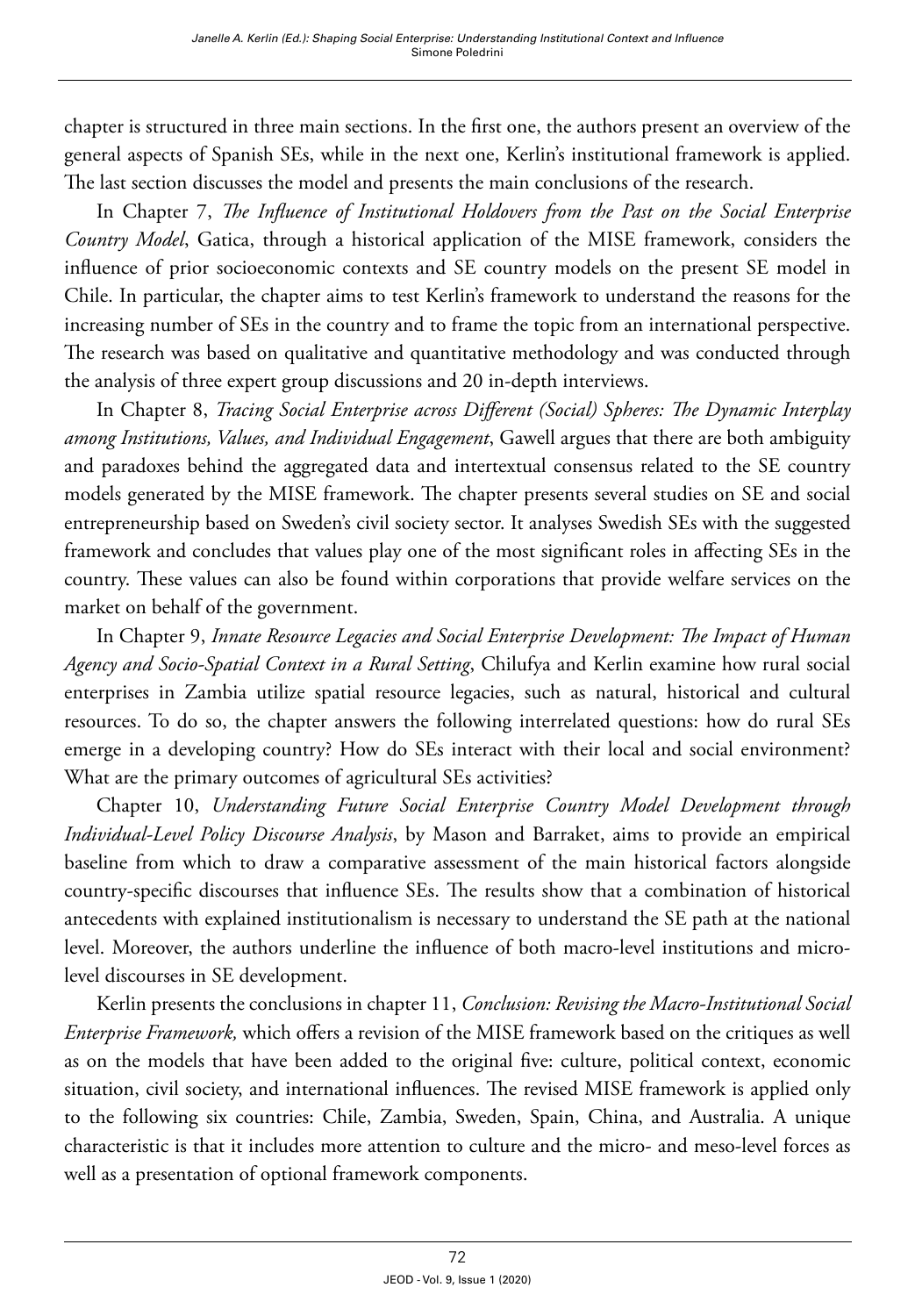Although the research results are well presented and the revised MISE framework fills the gaps left by the previous book, this new book still has some limitations and aspects that would benefit from further research. The main one being that each country chapter lacks a detailed presentation of the different models of SE present at a single country level. Indeed, the book is more focussed on comparing different SE country models than shedding light on the different SE models present at the country level. Moreover, it does not explain how the MISE framework works differently from one specific SE model to the other. The recent ICSEM research project has shown that, at a national level, there is not a single typology of SE, rather more than one (Defourny and Nyssens, 2017; Poledrini, 2018). Another aspect that could be better clarified is how each country defines SE and so how each country's definition of SE varies from those given by other countries. For example, in some chapters, cooperatives were considered SEs, while in others, they were not. Finally, a more detailed explanation of how the eight countries presented were chosen, alongside their similarities and differences, would have enhanced the general comprehension of the book.

For sure the research on the institutional context and the different forces underpinning SE development and diffusion is not over, as pointed out by the same editor in her invitation "to investigate further aspects of social enterprise and the framework that have only begun to be examined here including many cultural and institutional meso- and micro-level factors, new country cases, and applications of the framework" (Kerlin, 2017: 302). Therefore, the volume does not close the ongoing research. Instead, it invites researchers to further extend the analysis to geographical areas that have not yet been explored in-depth, such as "countries from the Middle East, Southeast Asia, and the former Soviet states" (Kerlin, 2017: 302).

In light of the above considerations, I recommend this book as it presents a productive debate as well as useful data from which scholars, practitioners, and policymakers can learn essential lessons about the evolution models of SEs from country to country. This book should be read as a valuable resource for those seeking to understand the various ways in which SEs around the world differ in attempting to pursue their social aim.

## **References**

- Defourny, J. & Nyssens, M. (2017). Mapping social enterprise models: some evidence from the "ICSEM" project, *Social Enterprise Journal*, 13(4): 318-328. DOI: <https://doi.org/10.1108/SEJ-09-2017-0049>
- Kerlin, J. A. (Ed.) (2009). *Social Enterprise: A Global Comparison*. Medford: Tufts University press.
- Kerlin, J. A. (2010). A Comparative Analysis of the Global Emergence of Social Enterprise, *Voluntas*, 21: 162–179. DOI: <https://doi.org/10.1007/s11266-010-9126-8>
- Kerlin, J. A. (2013). Defining Social Enterprise Across Different Contexts: A Conceptual Framework Based on Institutional Factors, *Nonprofit and Voluntary Sector Quarterly*, 42(1): 84–108. DOI: [https://doi.](https://doi.org/10.1177/0899764011433040) [org/10.1177/0899764011433040](https://doi.org/10.1177/0899764011433040)
- Kerlin, J. A. (2017). Conclusion: Revising the Macro-Institutional Social Enterprise Framework. In J. A. Kerlin (Ed.), *Shaping Social Enterprise: Understanding Institutional Context and Influence*. Bingley: Emerald Publishing Limited, 277-230. DOI:<https://doi.org/10.1108/9781787142503>